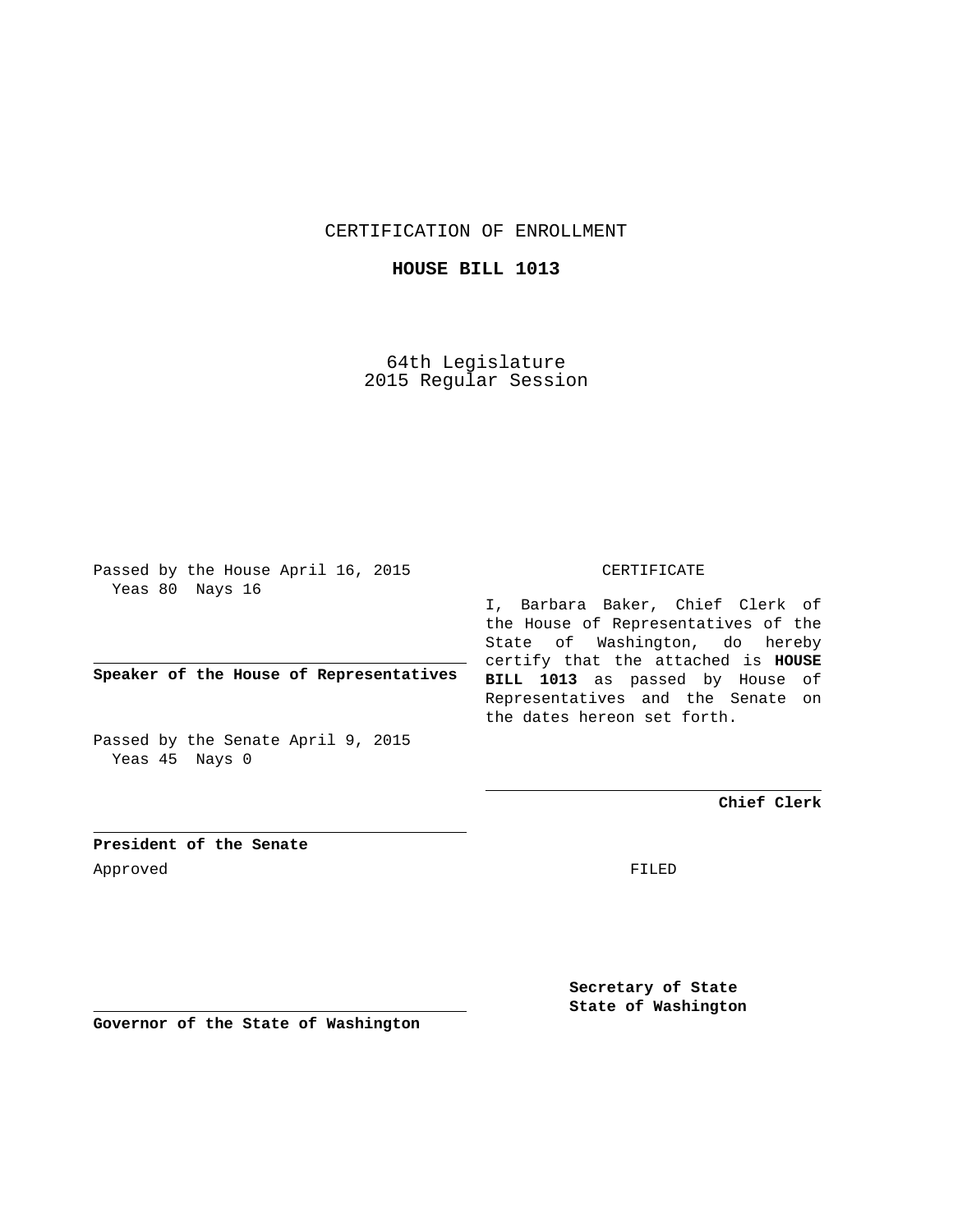## **HOUSE BILL 1013**

## AS AMENDED BY THE SENATE

Passed Legislature - 2015 Regular Session

```
State of Washington 64th Legislature 2015 Regular Session
```
**By** Representatives Appleton, Johnson, Hansen, Takko, Gregerson, and Fey

Prefiled 12/08/14. Read first time 01/12/15. Referred to Committee on Local Government.

1 AN ACT Relating to authorizing regular meetings of county 2 legislative authorities to be held at alternate locations within the 3 county; and amending RCW 36.32.080.

4 BE IT ENACTED BY THE LEGISLATURE OF THE STATE OF WASHINGTON:

5 **Sec. 1.** RCW 36.32.080 and 1989 c 16 s 1 are each amended to read as follows:6

 (1) Except as provided otherwise by this section, the county legislative authority of each county shall hold regular meetings at the county seat to transact any business required or permitted by 10 law.

 (2) As an alternative option that may be exercised no more than once per calendar quarter, regular meetings may be held at a location outside of the county seat but within the county if the county legislative authority determines that holding a meeting at an alternate location would be in the interest of supporting greater 16 citizen engagement in local government.

17 (3) The county legislative authority must give notice of any 18 regular meeting held outside of the county seat. Notice must be given 19 at least thirty days before the time of the meeting specified in the 20 notice. At a minimum, notice must be: 21 (a) Posted on the county's web site;